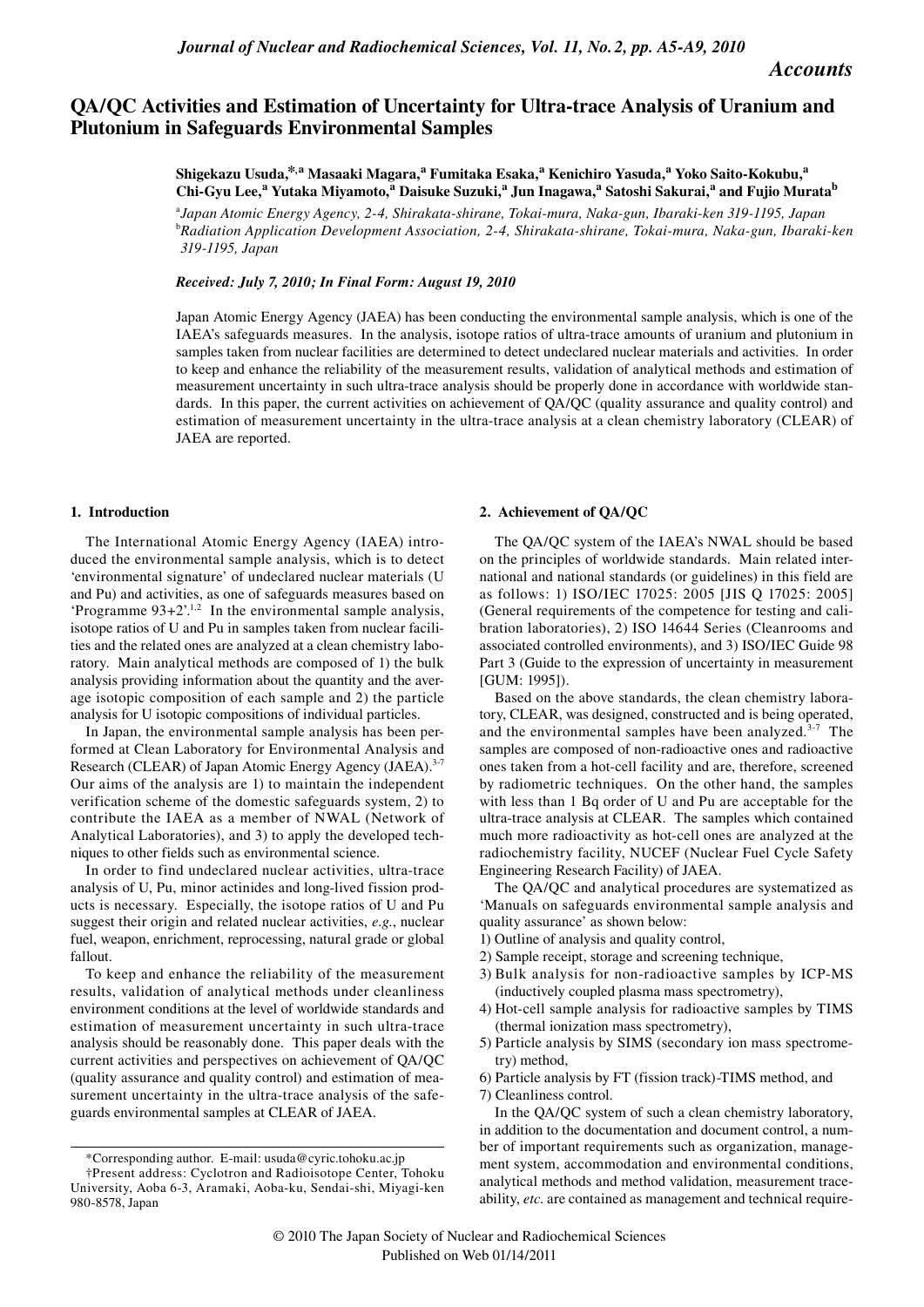ments. Here, activities on control of cleanliness environment and validation of methods are illustrated as examples of QA/ QC achievement.

**2.1. Control of cleanliness environment.** The CLEAR is a key laboratory in Japan to accomplish the environmental sample analysis,<sup>7</sup> and consists of administration building and analytical building. Figure 1 shows the layout of analytical building and the classification of air cleanliness for each cleanroom area.

The cleanroom area is controlled as cleanliness environment at positive pressure mainly according to ISO 14644 Series and the manual of cleanliness control, while hot area except the cleanroom area is maintained at negative pressure according to the domestic regulation and JAEA's rules. Table 1 summarizes periodic cleanliness control activities in the analytical building prescribed in the manual of cleanliness control.

Usually no particle were detected in every hood and bench with ISO class 4, the upper limit of which is  $1,020$  particle/m<sup>3</sup> for the particles of more than  $0.3 \mu$ m in diameter. As an example of cleanliness checks, Figure 2 shows monitoring results of airborne particle concentration in some cleanrooms. The cleanliness was unfailingly maintained at the respective classes.



**Figure 1.** Layout of the analytical building of CLEAR.

# **TABLE 1: Cleanliness control activities in the analytical building of CLEAR**

## **Daily inspection**

- Cleanliness check
- 1. Hoods (ISO Class 4) and benches (ISO Class 4–5): 1/ month
- 2. Cleanrooms (ISO Class 5–7): 1/month
- 3. Air showers and pass boxes (ISO Class 5–6): if necessary
- Area blank measurement: 1/month
- Pressure difference: 1/day
- Temperature (23 $\pm$ 1 °C [21 $\pm$ 1 °C in winter]): 1/day
- Humidity (50 $\pm$  5 % [45 $\pm$ 5 % in winter]): 1/day

## **Annual inspection**

- Air flow rate in hoods and benches: 1/year, FFU: 1/ 2 years
- Air flow direction: whenever necessary
- Air flow visualization: 1/year
- Filter leakage in hoods and benches: 1/year, FFU: 1/ 2 years
- Cleanliness recovery characteristics: 1/year

# **Cleaning**

- Cleanrooms (ISO Class 5–7): 1/year
- Plenum chambers (ISO Class 5–7): 1/year

Area blank at several points in the cleanroom area is measured to check contamination of U, Th, Pb and other elements of interests. No significant contamination has ever been observed. Cleanliness recovery characteristics of the cleanrooms have been yearly examined. After restarting the fan-filter units (FFU), the cleanliness was immediately recovered within a few minutes.<sup>4</sup> Due to not only excellent designing of a clean chemistry laboratory but also the continuous activities of cleanliness control, the cleanliness environment at CLEAR has been successfully maintained.

**2.2. Validation of methods.** The analytical methods and procedures suitable for various types of the environmental samples have been developed. $8-27$  The methods and procedures were validated, for example, by the use of reference materials certified by NBL (New Brunswick Laboratory) such as CRM111A  $(^{233}U)$ , CRM130  $(^{242}Pu)$ , CRM U015 (U) and SRM947 (Pu) as spikes and isotopic standards.

JAEA has been participating in inter-laboratory comparisons operated by IRMM (Institute for Reference Materials and Measurements),<sup>28</sup> such as NUSIMEP (Nuclear Signatures Interlaboratory Measurement Evaluation Programme) and REIMEP (Regular European Interlaboratory Measurement Evaluation Programme), $^{29}$  for validation of the developed bulk and particle analytical methods. The JAEA's measurement results and capabilities were proved to be excellent in the comparisons.

The IAEA has crosschecked the analytical results and done blind tests using QC samples. The methods and results have been discussed and evaluated every year at the IAEA technical meetings, which are composed of the IAEA and NWAL members. The JAEA's methods and results have been evaluated to be reliable and accurate until now.

In addition, process blank of U and Pu must be exactly analyzed to correct the measured values. The blank amounts in the bulk analysis at CLEAR were approximately 10 pg of natural U and 0 fg of Pu. It was found to be maintained at the extremely low level even now. Consequently, the effect of blank on isotope ratio measurement at CLEAR was negligible.

## **3. Estimation of uncertainty**

The IAEA recommends the typical accuracies in the analysis for the environmental samples with expected characteristics. The accuracies for each instrument of mass spectrometry for the bulk analysis and the particle analysis at JAEA were summarized in Table 2, together with the IAEA-expected values in the table foodnote.

The accuracies obtained for the respective instruments were satisfactory, compared with those recommended by IAEA



**Figure 2.** Example of cleanliness check results of airborne particle concentration in some cleanrooms of the chemistry area (A 01-05: ISO class 5 [upper limit of 0.3  $\mu$ m sized particles; 10,200/m<sup>3</sup>] and instrument area (B 01, 02: ISO class 6 [upper limit;  $102,000/m<sup>3</sup>$ ]).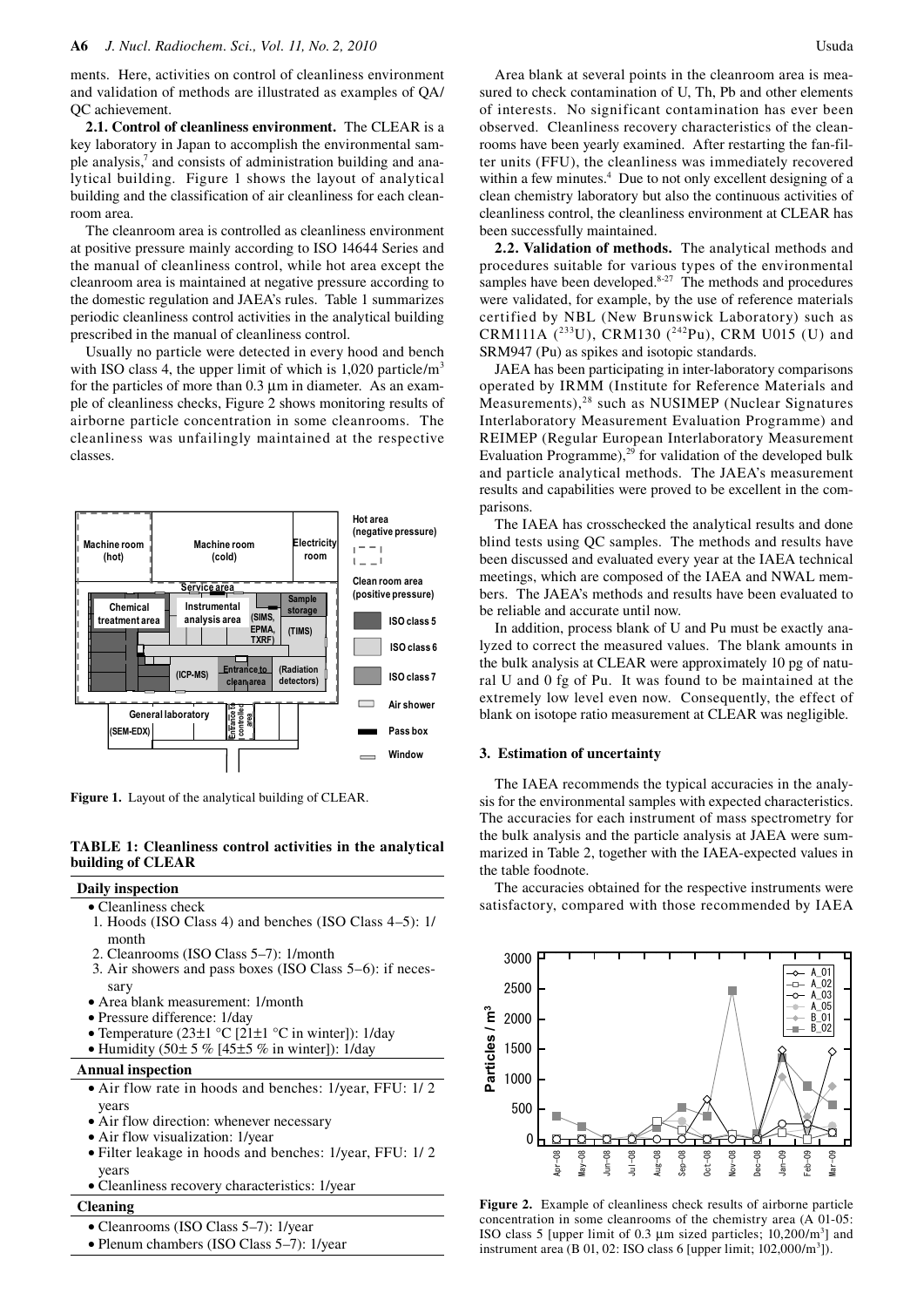**TABLE 2: Accuracies obtained for each instrument of mass spectrometry at JAEA**

| Instruments (Techniques)       | Measured values                            | Range                   | Relative accuracy $(2\sigma)^a$               |  |
|--------------------------------|--------------------------------------------|-------------------------|-----------------------------------------------|--|
| <b>ICP-MS [ELEMENT]</b>        | U amount                                   | $10^{-11} - 10^{-6}$ g  | $0.5\%$ (at 5 ng natural U) <sup>b</sup>      |  |
| (CLEAR/bulk by IDM)            | Pu amount                                  | $10^{-14} - 10^{-10}$ g | 5 % (at 1 pg) $\degree$                       |  |
| TIMS [MAT262]                  | U amount                                   | $10^{-9} - 10^{-4}$ g   | 1 % (at 4 ng natural U) $^{\rm b}$            |  |
| (NUCEF/hot-cell sample by IDM) | Pu amount                                  | $10^{-13} - 10^{-7}$ g  | $1\%$ (at 1 ng) <sup>c</sup>                  |  |
| <b>ICP-MS [ELEMENT]</b>        | $^{235}U/^{238}U$ ratio                    | $2\times10^{-6}-10^{2}$ | 0.6 % (at 500 pg/mL natural U) $^d$           |  |
| (CLEAR/bulk)                   | <sup>240</sup> Pu/ <sup>239</sup> Pu ratio | $10^{-3} - 10^{2}$      | 1 % (at 5 pg/ml SRM947) $^{\circ}$            |  |
| TIMS [MAT262]                  | $^{235}$ U $/^{238}$ U ratio               | $10^{-6} - 10^{2}$      | $\leq$ 1 % (at 10 ng natural U) <sup>d</sup>  |  |
| (NUCEF/hot-cell sample)        | <sup>240</sup> Pu/ <sup>239</sup> Pu ratio | $10^{-4} - 10^{2}$      | $\leq$ 1 % (at 100 pg Pu) $\degree$           |  |
| SIMS [Cameca 6f]               | $^{235}$ U/ $^{238}$ U ratio               | $10^{-5} - 10^{2}$      | $\leq$ 10 % (at 10 pg natural U) <sup>f</sup> |  |
| (CLEAR/particle by SIMS)       | <sup>240</sup> Pu/ <sup>239</sup> Pu ratio |                         |                                               |  |
| TIMS [TRITON]                  | $^{235}U/^{238}U$ ratio                    | $10^{-6} - 10^{2}$      | $\leq$ 5 % (at 10 pg natural U) <sup>g</sup>  |  |
| (CLEAR/particle by FT-TIMS)    | <sup>240</sup> Pu/ <sup>239</sup> Pu ratio | $10^{-4} - 10^{2}$      | $\leq$ 5 % (at 1 pg SRM947)                   |  |

a: Corresponding to confidence level ≈ 95%, b: typical accuracy expected by IAEA;  $\leq$ 20 % for 10 ng of U, c:  $\leq$ 10 % for 5 pg of Pu, d: ≤1 % for 10 ng of U, e: ≤10 % for 5 pg of Pu, f: ≤10 % for 1 µm particle of UO<sub>2</sub> (~5 pg of U), g: ≤1 % for 1 µm particle of  $UO<sub>2</sub>$ .

## **TABLE 3: Accuracies in radioactivity measurements**

| <b>Methods</b>             | Facility     | Range                 | Relative accuracy              |
|----------------------------|--------------|-----------------------|--------------------------------|
|                            | <b>CLEAR</b> | $10^{-3} - 10^{5}$ Bq | 5–10 % (at 1 kBq $^{137}Cs$ )  |
| γ-ray spectrometry         | <b>NUCEF</b> | $10^1 - 10^9$ Bq      | 5–10 % (at 10 kBq $^{137}Cs$ ) |
|                            | <b>CLEAR</b> | $10^{-4} - 10^{4}$ Bq | 2–5 % (at 3 kBq $^{244}$ Cm)   |
| $\alpha$ -ray spectrometry | <b>NUCEF</b> | $10^{-3} - 10^{6}$ Bq | 2–5 % (at 10 kBq $^{241}$ Am)  |

Expected  $\gamma$ -activity range by IAEA: 0.01 to 10<sup>8</sup> Bq/swipe, expected relative accuracy:  $\leq 10$  %.

# **TABLE 4: Components of standard uncertainty in bulk analysis at CLEAR**

| <b>Type A</b> (The statistical analysis)                                                |  |
|-----------------------------------------------------------------------------------------|--|
| Standard deviation of the mean of each isotope ratio mea-                               |  |
| sured value                                                                             |  |
| Correction of mass bias $(^{235}U/^{238}U \approx 0.5\%$ )                              |  |
| Correction of blank (quantity: $\leq 1\%$ , ratio: negligible)                          |  |
| Correction of tailing $\left( \frac{^{236}U}{^{238}U} \approx 2 \times 10^{-6} \right)$ |  |
| <sup>236</sup> U correction by UH evaluation ( $\approx 4 \times 10^{-5}$ )             |  |
| <b>Type B</b> (Means other than the statistical analysis)                               |  |
| Data sheet of reference materials (spike and mass bias)                                 |  |
| $\lceil 1\% \rceil$                                                                     |  |
| Weighting (negligible)                                                                  |  |
|                                                                                         |  |

Evaporating (spike solution  $\approx$  -0.03% per month) Adsorption and leaching out (negligible)

except for the particle analysis by TIMS, however, it is difficult to simply compare between them because of different analytical conditions.

The accuracies in radioactivity measurements for screening and/or analyzing minor actinides, fission and activation products by  $\alpha$ - and γ-ray spectrometry were also roughly obtained (see Table 3). They mainly depended on accuracy in the data sheet of radioisotope reference sources such as  $^{137}Cs$ ,  $^{241}Am$  and  $^{244}Cm$ .

**3.1. Uncertainty in bulk analysis.** Concentrations of U and Pu and their isotope ratios are determined with IDM (isotope dilution method) by mass spectrometry. The traceability of the results to the SI (Systeme Internationale) units of measurement is established mainly by utilizing the certified reference materials and the measured values are properly corrected. Each standard uncertainty is evaluated by separating Type A and B in accordance with the GUM. Table 4 summarizes components of the standard uncertainty in bulk analysis at CLEAR.

Usually, the standard deviation of the mean of each isotope

ratio measured value in Type A is main component and the others are minor. Uncertainty in weighing was negligible, even if it was overevalued. Change in the concentration of the spike solution due to evaporation was corrected by weighting it before use. Adsorption of Pu into various vessels and leaching of U from the vassels were also examined to be negligible because the vessels of high quality were selected and used.

Table 5 shows a representative example of the uncertainty evaluation in U isotope ratio measurement of a blank swipe sample (swipe cotton cloth: TexWipe-304), which currently used in the environmental analysis of the IAEA and contains a few ng of natural U.30 In every case, the standard deviation of the mean of each isotope ratio measured value was main component. In <sup>236</sup>U/<sup>238</sup>U ratio analysis, correction of tailing from <sup>238</sup>U peak to <sup>236</sup>U peak was serious component. The relative expanded uncertainty of the corrected  $^{236}U/^{238}U$  ratio was over 100 %.

**3.2. Uncertainty in particle analysis.** Isotope ratios of U in a single particle in each sample are determined by SIMS and FT-TIMS methods. The standard uncertainty in the SIMS particle analysis has been reported according to the IAEA procedures. In this paper, components of the uncertainty is estimated in the same way as the bulk analysis (see Table 6).

The standard deviation of the mean of each isotope ratio measured value in Type A is also main component and the others are minor. The blank amounts in the particle analysis were negligible at CLEAR. In the SIMS method, uncertainty in <sup>236</sup>U correction by UH evaluation is nonnegligible component of the uncertainty, and determination of  $240 \text{Pu}/239 \text{Pu}$  ratio was exceedingly difficult due to the 238UH formation.

At present, investigation is focused on minor isotope ratios of U and/or Pu in sub-micrometer sized particles by the FT-TIMS method. In bulk analysis, the interferance of alkali metals as well as polyatomic ions, such as IrAr, PtAr, AuAr, PbO<sub>2</sub>, ReO<sub>3</sub>, WO<sub>3</sub>, *etc.*, on the isotope ratio measurements of U and Pu have been well examined, and chemical separation was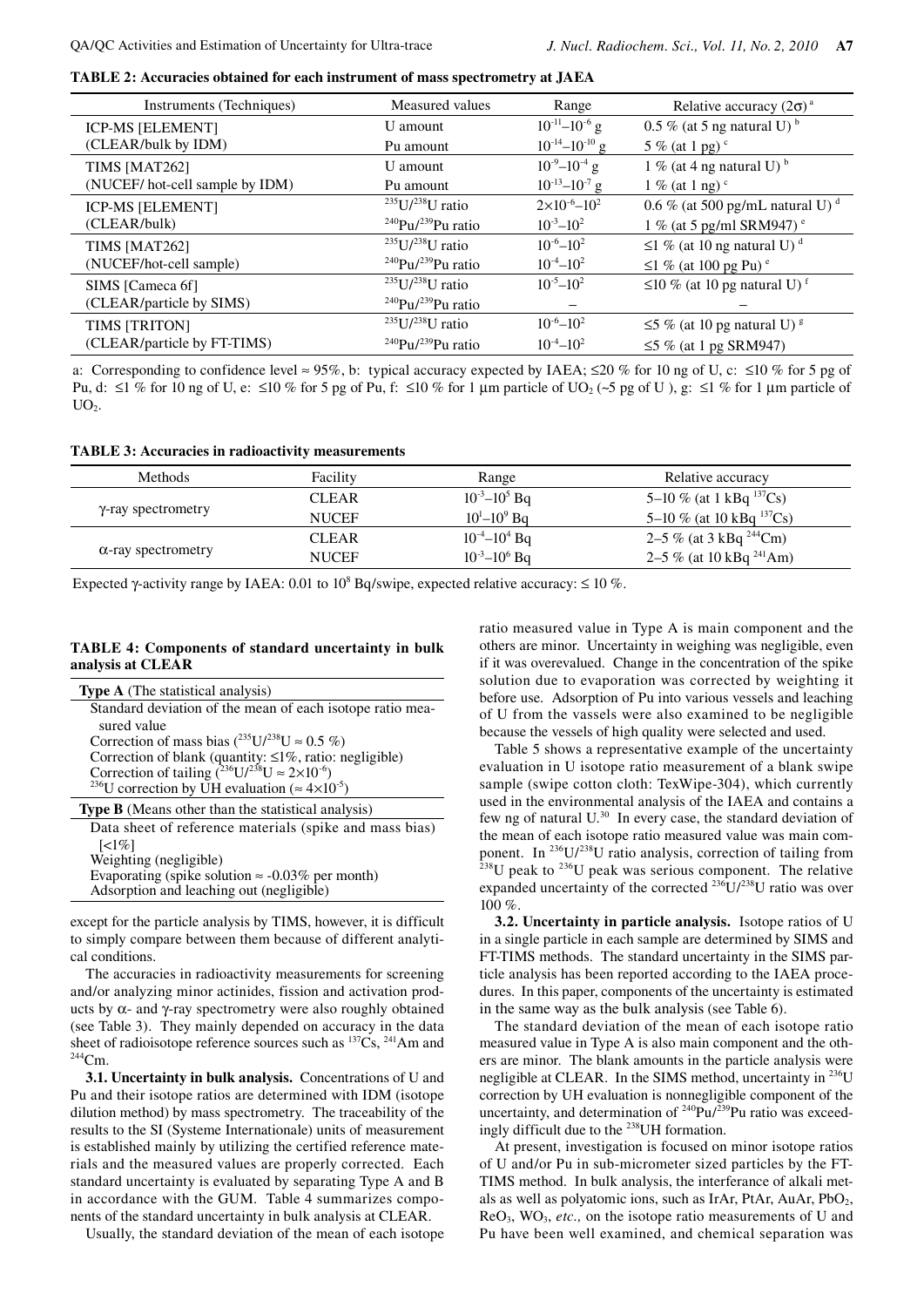| Measured<br>values                     | Type of<br>uncertainties         | Components or sources                                  | Values                                 | Uncertainties<br>(Relative values)         | Relative<br>Contribution |
|----------------------------------------|----------------------------------|--------------------------------------------------------|----------------------------------------|--------------------------------------------|--------------------------|
|                                        |                                  | $235$ U/ $238$ U ratio of sample                       | $7.233 \times 10^{-3}$                 | $2.3\times10^{-5}$ (0.32 %) <sup>c</sup>   | 95 $%$                   |
| $235$ U/ $238$ U ratio<br>B            | A                                | $^{235}$ U/ $^{238}$ U ratio of reference <sup>a</sup> | $1.54327\times10^{-2}$                 | $8.6\times10^{-6}$ (0.056 %) <sup>c</sup>  | 2.8%                     |
|                                        |                                  | Number of $^{235}$ U atoms of reference $^{b}$         | $1.53230\times10^{-2}$                 | $7.5\times10^{-6}$ (0.049 %) $\degree$     | $2.2\%$                  |
|                                        |                                  | Number of $^{238}$ U atoms of reference $^{b}$         | $9.84430\times10^{-1}$                 | $1.0\times10^{-5}$ (0.00001%) <sup>c</sup> | $0.0\%$                  |
|                                        |                                  | Weighting, evaporating, etc.                           |                                        |                                            | (Negligible)             |
|                                        |                                  | Corrected $^{235}U/^{238}U$ ratio                      | $7.295\times10^{-3}$                   | $2.4\times10^{-5}$ (0.33 %) <sup>d</sup>   |                          |
| $234$ U/ $238$ U ratio                 |                                  | $234$ U/ $238$ U ratio of sample                       | $7.76\times10^{-5}$                    | $5.3\times10^{-6}$ (6.8 %) <sup>c</sup>    | $100\%$                  |
|                                        | A                                | $235$ U/ $238$ U ratio of reference <sup>a</sup>       | $1.54327\times10^{-2}$                 | $8.6\times10^{-6}$ (0.056 %) <sup>c</sup>  | $0.0\%$                  |
|                                        | B                                | Number of U atoms of reference b                       |                                        |                                            | $0.0\%$                  |
|                                        |                                  | Weighting, evaporating, etc.                           |                                        |                                            | (Negligible)             |
|                                        |                                  | Corrected $^{234}U/^{238}U$ ratio                      | $7.85 \times 10^{-5}$                  | $5.4\times10^{-6}$ (6.9 %) <sup>d</sup>    |                          |
| A<br>$^{236}$ U/ $^{238}$ U ratio<br>B | $236$ U/ $238$ U ratio of sample | $2.80\times10^{-6}$                                    | $5.0\times10^{-7}$ (18 %) <sup>c</sup> | 34%                                        |                          |
|                                        |                                  | $235$ U/ $238$ U ratio of reference <sup>a</sup>       | $1.54327\times10^{-2}$                 | $8.6\times10^{-6}$ (0.056 %) <sup>c</sup>  | $0.0\%$                  |
|                                        |                                  | Correction of UH evaluation                            | $3.33 \times 10^{-5}$                  | $2.5\times10^{-6}$ (7.5 %) <sup>c</sup>    | $0.0\%$                  |
|                                        |                                  | Tailing from $^{238}$ U to $^{236}$ U peak             | $1.80\times10^{-6}$                    | $7.0\times10^{-7}$ (39 %) <sup>c</sup>     | 66 %                     |
|                                        |                                  | Number of U atoms of reference b                       |                                        |                                            | $0.0\%$                  |
|                                        |                                  | Weighting, evaporating, etc.                           |                                        |                                            | (Negligible)             |
|                                        |                                  | Corrected $^{236}$ U/ $^{238}$ U ratio                 | $7.6 \times 10^{-7}$                   | $8.7\times10^{-7}$ (114 %) <sup>d</sup>    |                          |

**TABLE 5: A representative example of uncertainty evaluation in U isotope ratio measurement of a blank swipe sample (Instrument: ICP-MS)** 

a: Mass bias correction, b: data sheet of reference, c: standard uncertainty, d: expanded uncertainty (coverage factor: 2, confidence level: 95%).

## **TABLE 6: Components of standard uncertainty in particle analysis**

| <b>Type A</b> (The statistical analysis)                  |  |  |
|-----------------------------------------------------------|--|--|
| Standard deviation of the mean of each isotope ratio mea- |  |  |
| sured value                                               |  |  |
| Mass bias correction ( $^{235}U/^{238}U \approx 1\%$ )    |  |  |
| Tailing correction (negligible)                           |  |  |
| $[TIMS: 237U/238U \approx 2\times10^{-6}]$                |  |  |
| <sup>236</sup> U correction by <sup>235</sup> UH          |  |  |
| $\approx 1 \times 10^{-4}$ by SIMS, negligible by TIMS)   |  |  |
| <b>Type B</b> (Means other than the statistical analysis) |  |  |
| Data sheet of reference materials $\leq 1\%$              |  |  |

applied to reduce the interferance.<sup>9,10</sup> On the other hand, it is difficult to complement the isotope ratio measurements in the particle analysis, because it is performed without chemical separation in principle. In future, besides the UH evaluation, interference of polyatomic ions with the minor isotope ratios should be investigated.

In the particle analysis, in addition, there is another serious problem of "Mixing", which means simultaneous measurement of plural particles of different isotope ratios, resulting in an intermediate value of the measured ratio. In order to overcome the problem in SIMS method, we developed a method to pick up individual particle containing U or fissile materials by micro-manipulation in SEM-EDX (scanning electron microscope-energy dispersive X-ray analysis) (see Figure 3 left).<sup>14-16</sup> For the FT-TIMS method, it is easy to observe FT by an optical microscope and to collect the particles separately (see Figure 3 right).21-23 This method enables us to selectively detect highly enriched U particles, which is critical in the nuclear safeguards.<sup>25</sup>

## **4. Conclusions**

Cleanliness control of the CLEAR and validation of analytical methods were successfully achieved. The uncertainty in the environmental bulk and particle analyses has been routinely





**Figure 3.** Picking up a particle containing U by observing SEM-EDX image (left) and identification of particles containing fissile materials by observing FT (right).

evaluated. On the other hand, the difficulties in the particle analysis should be solved in near future. As a result, achievement of QA/QC and estimation of measurement uncertainty in ultra-trace analysis of U and Pu are at the level of worldwide standards, which properly keeps and enhances the reliability of the measurement results at CLEAR.

Further pursuit of sensitivity and reliability will be necessary for development of advanced techniques of determining the isotope ratios of U and Pu. Anytime, efforts are required to estimate potential sources of the uncertainty and to evaluate its amount.

**Acknowledgements.** A portion of this work was performed under the auspices of the Ministry of Education, Culture, Sports, Science and Technology of Japan.

# **References**

- (1) D.L. Donohue, J. Alloy. Compd. **271-273**, 11 (1998).
- (2) S. Deron, D. Donohue, E. Kuhn, K. Sirisena, and A. Tsarenko, J. Nucl. Mater. Management **28**, 27 (2000).
- (3) M. Magara, Y. Hanzawa, F. Esaka, Y. Miyamoto, K. Yasuda, K. Watanabe, S. Usuda, H. Nishimura, and T. Adachi, Appl. Radiat. Isot. **53**, 87 (2000).
- (4) S. Sakurai, S. Usuda, K. Watanabe, M. Magara, Y. Hanzawa, F. Esaka, K. Yasuda, Y. Saito, M. Takahashi, H.